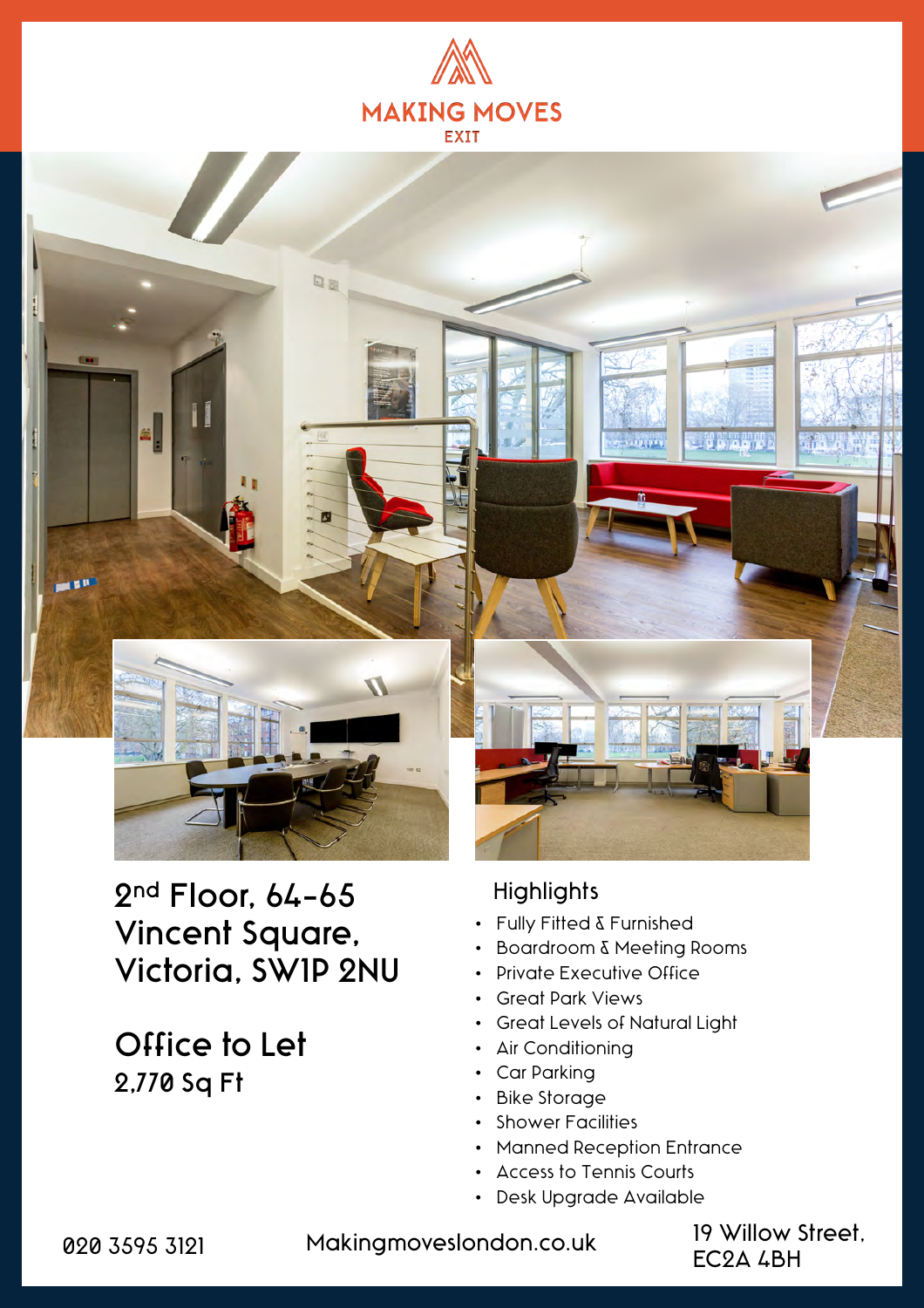

#### Location

The building looks over Vincent Square gardens and is well located in Victoria. Situated close to the Tate Britain, the office is a short walk from Victoria Station, perfect for London and national travel.

Both Pimlico Station and Victoria Station are within a 10 minutes walk of the office.

## Description

This is a statement building with distinctive period features typical of Westminster. The large floor to ceiling windows allows for generous levels of natural light. The space has a high-quality, professional fit out which provides desks, boardroom, meeting rooms, kitchen and demised toilets. The office also comes with access to tennis courts in Vincent Square. Desks can be removed and upgraded at no cost to an occupier, if desired.

The building has a manned reception entrance with shower facilities, bike storage and car parking in the basement.



#### Terms

Available by way of a sublease or assignment until April 2029, subject to a mutual break option in April 2024.

A new lease is also available direct with the landlord.

### Virtual Tour

Click here to view [virtual](https://my.matterport.com/show/?m=HxTpamHeNXA) tour

#### EPC

An EPC is available on request

| <b>Floor</b> | $\vert$ Size<br>(sqft) | Rent   | Charge*   Rates | Quoting   Service   Business   Total | (pa)                   | <b>Total</b><br>(pcm) |
|--------------|------------------------|--------|-----------------|--------------------------------------|------------------------|-----------------------|
| 2nd          | 2,770                  | E52.50 | $\vert$ £14.13  | $\vert$ £16.32                       | $E229,772$   $E19,148$ |                       |

\*Capped service charge and includes insurance

Floor Areas & Outgoings

# Viewings

Strictly through appointment by sole agents:-



George Marment gpm@makingmoves.london 07551 158799 020 3595 3121

28/04/2020&nsbp; Misrepresentation Act 1967: Making Moves London Limited for themselves and for the vendor(s) or lessor(s) of this property whose agents they are, give notice that: 1. These<br>particulars do not constitute, n representations of fact. 3. Any intending purchaser or lessee must satisfy himself by inspection or otherwise as to the correctness of each of the statements contained in these particulars. 4. The representations of acth o vendor(s) or lessor(s) do not make or give and neither Making Moves London Limited nor any person in their employment has any authority to make or give, any representation or warranty whatever in relation to this property. Finance Act 2013: Unless otherwise stated all prices and rents are quote exclusive of VAT. The VAT position relating to the property may change without<br>notice. The Business Protection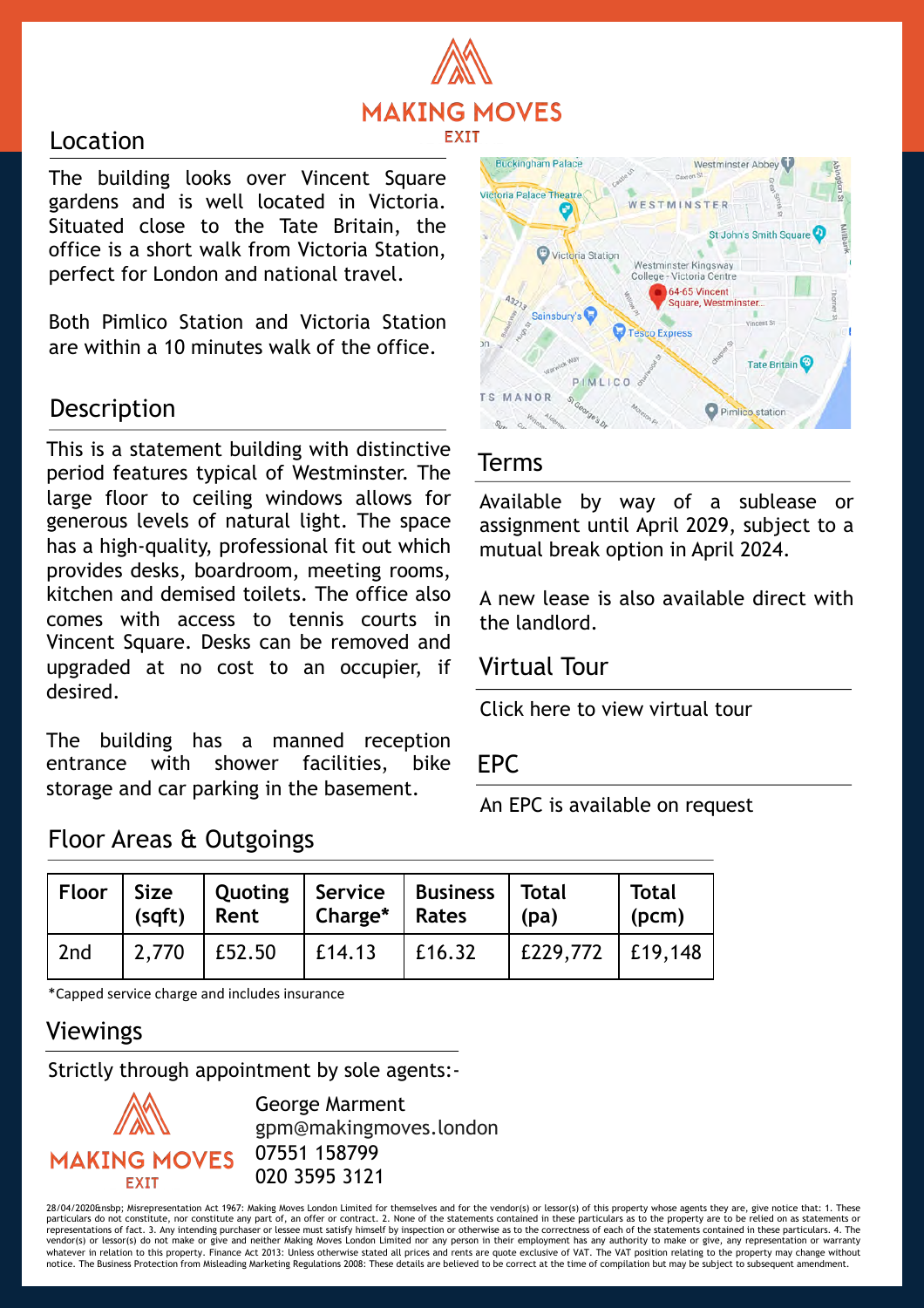









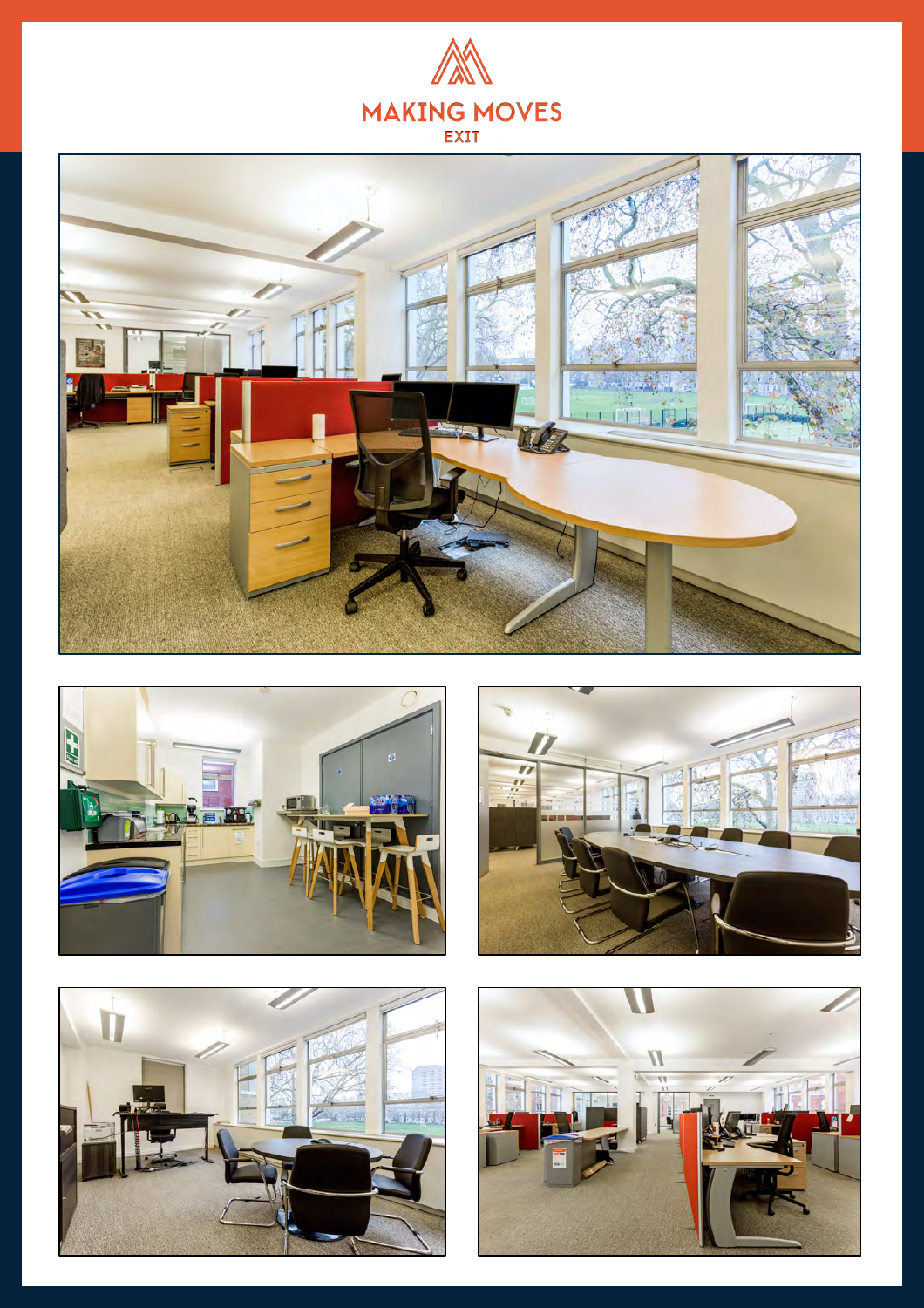